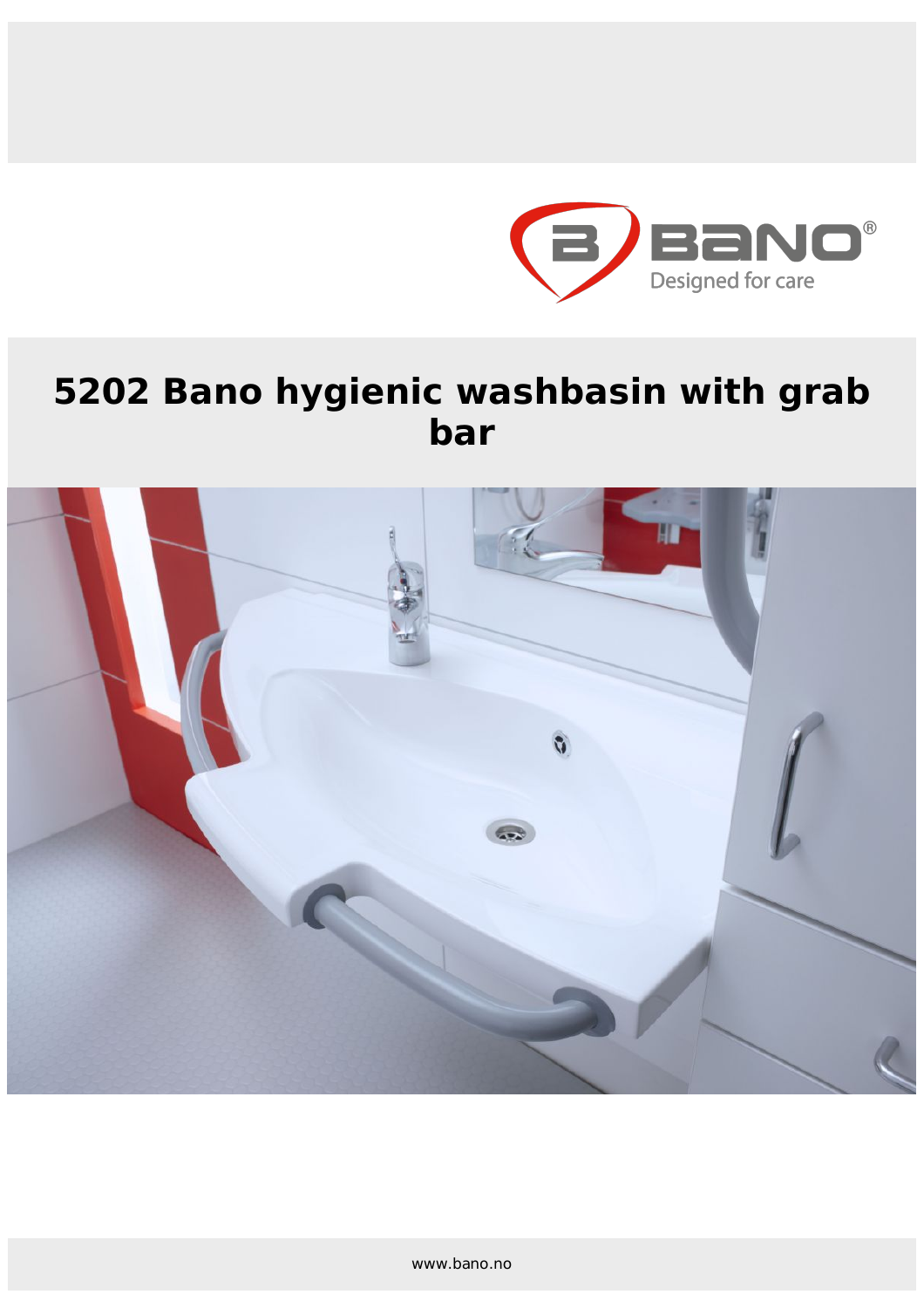### **5202 Bano hygienic washbasin with grab bar**



#### **Easy and hygienic**

Bano hygiene washbasin is made especially regarding easy and hygienic cleaning. The underside has a cover which effectively hides tubes and pipes and simplifies the task of cleaning.

#### **Functionally designed**

The washbasin is designed to meet the user's needs. It has a solid grab bar in front which provides security for the user. The washbasin has drainage in the front and is therefore well adjusted for wheel chair users. There is storage room on both sides of the washbasin.

#### **Height adjustable**

The washbasin is used with Bano's wall mounted module for height adjustment (5207-EL electrical, or 5207-MA manual with crank). Both modules help reduce strain on nursing staff by being easily adjusted in height to fit the user's needs. The height adjusters can be operated by one person.

Load tested up to 300kg.

#### **Materials**

- Washbasin: crushed marble with gelcoat surface
- Built in grab bars: coated with polyester paint
- Cover: ABS/PMMA

### **Product details**

Colors Grey Black **White**